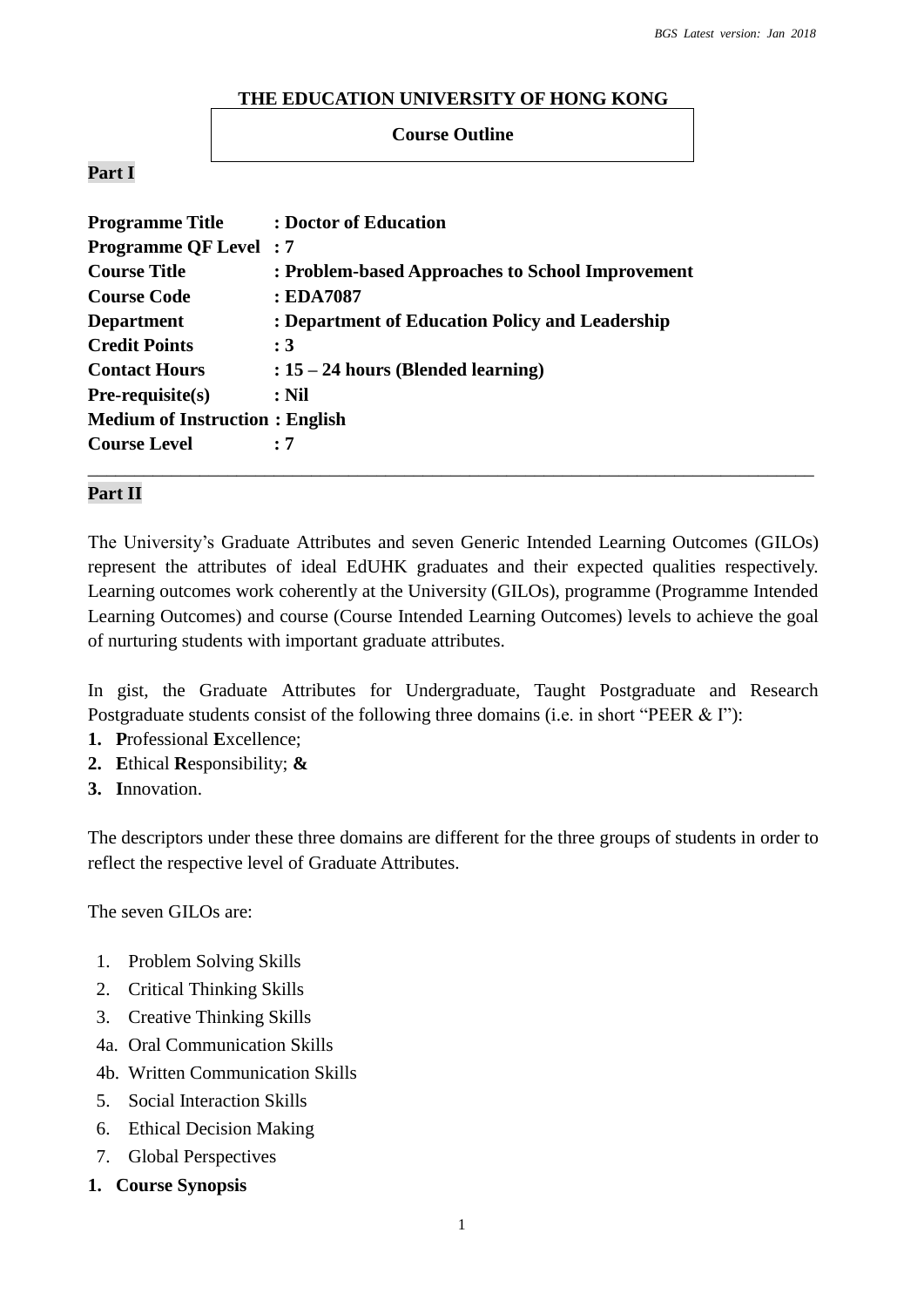Teacher education is the starting point for quality education. Quality teachers are essential to enable children, our future social vanguards, to embrace the challenges of tomorrow. Global determinants of "quality education" are changing rapidly. Shifting notions of teacher professionalism puts priority on critical thinking and problem solving skills. Teachers are expected to adopt a problem-based approach to their own teaching practice, set goals for their own learning, and initiate school improvement. This course supports course participants with the skills to adapt research trends in teacher and school development from global to local contexts. Course participants are expected to be proactive in engaging problem-based research, which supports inquiry-based practices in (1) professional-based problem finding and problem solving; (2) making multiple-frameworks relevant to practice; (3) reflective evaluation of proposed change. Course participants will find this course useful in developing the skills to improve teaching and learning through problem-solving and critical thinking. Course participants are encouraged to approach this course with ideas about how practice can be improved rigorously, ethically, and from a global perspective.

## **2. Course Intended Learning Outcomes** (CILOs)

*Upon completion of this course, students will be able to:*

- CILO<sup>1</sup> Acquire a problem-based approach to identify, inquire, develop, and review strategies for school improvement.
- CILO<sup>2</sup> Critically assess, synergize and apply frameworks relevant for supporting inquiry efforts.
- CILO<sup>3</sup> Develop reflective practice for collaborations in school improvement.
- CILO<sup>4</sup> Situate school improvement within the broad social context.

# **3. Content, CILOs and Teaching & Learning Activities**

| <b>Course Content</b>                                       |                                                 | <b>CILOs</b>        | <b>Suggested Teaching &amp;</b> |
|-------------------------------------------------------------|-------------------------------------------------|---------------------|---------------------------------|
|                                                             |                                                 |                     | <b>Learning Activities</b>      |
| <b>Understanding Problem-Based Research</b>                 |                                                 | $C1-4$              | Lecturer-led, followed          |
| Joint-reflection in professional-based problem              |                                                 |                     | by student-led                  |
| finding and problem solving                                 |                                                 |                     | seminars. Online                |
| Situating the problem in the global educational             |                                                 |                     | discussion.                     |
|                                                             | landscape                                       |                     |                                 |
| Theoretical considerations in problem-based<br>$\bullet$    |                                                 |                     |                                 |
| research                                                    |                                                 |                     |                                 |
| Methodological considerations in problem-based<br>$\bullet$ |                                                 |                     |                                 |
| research                                                    |                                                 |                     |                                 |
| Ethical considerations in problem-based research            |                                                 |                     |                                 |
|                                                             | Pragmatic constraints in problem-based research |                     |                                 |
| <b>Making Multiple-Frameworks Relevant to</b>               |                                                 | CILO <sub>2.3</sub> | Lecturer-led, followed          |
| <b>Practice</b>                                             |                                                 |                     | by student-led                  |
| Improving teacher effectiveness through                     |                                                 |                     | seminars. Online tasks.         |
|                                                             | classroom observations                          |                     |                                 |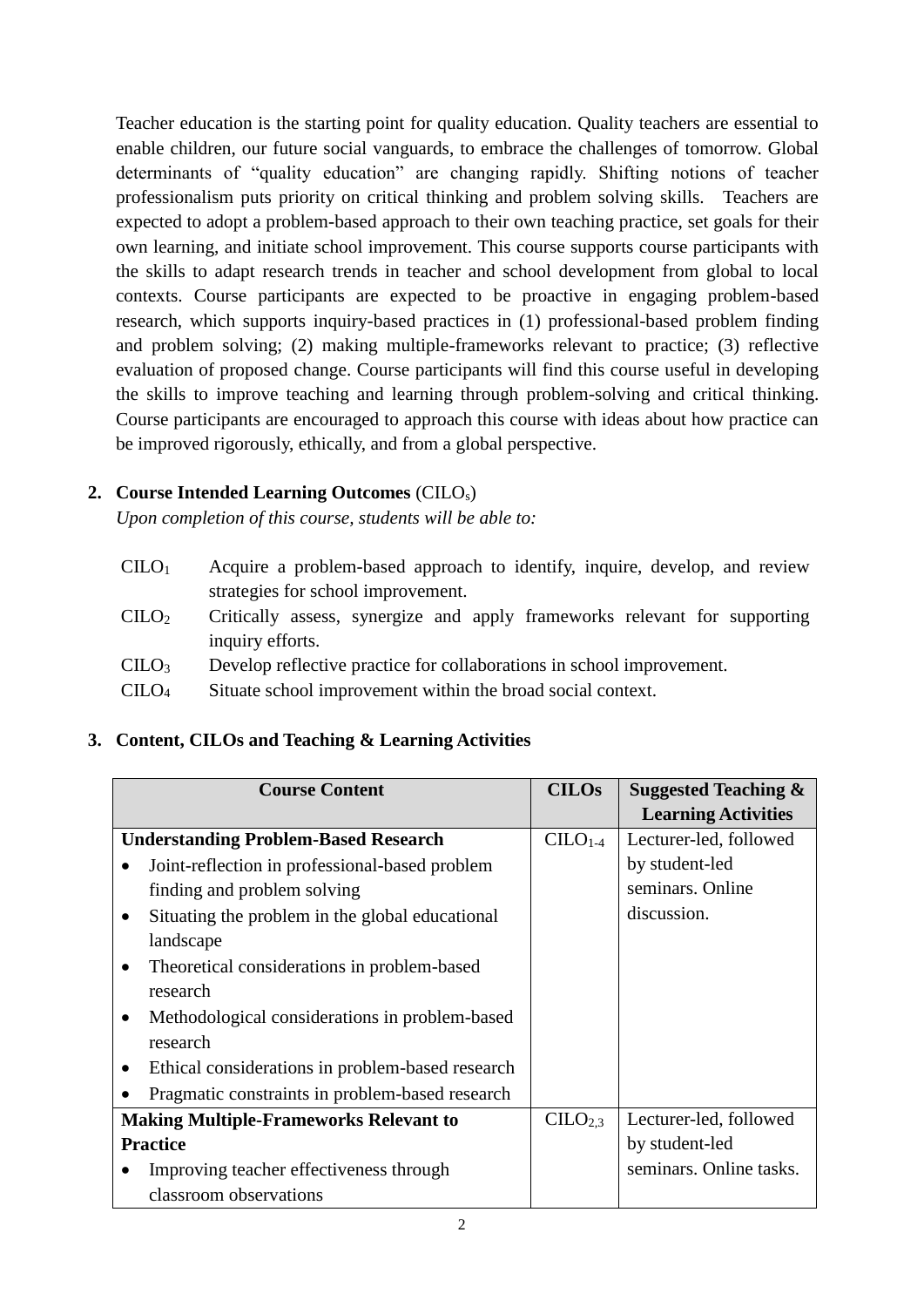| Improving teacher collaboration through           |                                                 |        |                       |
|---------------------------------------------------|-------------------------------------------------|--------|-----------------------|
| professional learning communities                 |                                                 |        |                       |
| Improving student achievement through data        |                                                 |        |                       |
| management (e.g., performance indicators, TSA     |                                                 |        |                       |
| data)                                             |                                                 |        |                       |
| Improving teacher understanding of the legalities |                                                 |        |                       |
| of students' rights                               |                                                 |        |                       |
|                                                   | <b>Reflective Evaluation of Proposed Change</b> |        |                       |
|                                                   |                                                 | $C1-4$ | Student-led seminars. |
|                                                   | Relevance of change to professional practice    |        | Online discussion.    |
|                                                   | Relevance of change to collaborative cultures   |        |                       |
|                                                   | Relevance of change to organization performance |        |                       |
|                                                   | Relevance of change to advancement of human     |        |                       |
| rights                                            |                                                 |        |                       |

### **4. Assessment**

Three assessments are designed in sequence, so that students are prepared for the next assessment.

| <b>Assessment Tasks</b>                                        | Weighting | <b>CILOs</b> |
|----------------------------------------------------------------|-----------|--------------|
|                                                                | (%)       |              |
| <b>Online Discussions</b>                                      | 20        | $CILOS1-4$   |
| Students participate in 4 sessions of online discussions in    |           |              |
| Moodle on assigned professional-based problems, applying       |           |              |
| selectively the frameworks taught in this course. The          |           |              |
| assessment aims to encourage critical thinking<br>and          |           |              |
| problem-solving cultures. Students have to cite references in  |           |              |
| their discussions to support their arguments.                  |           |              |
| <b>Student-Led Presentation</b>                                | 20        | $CILOS1-4$   |
| Each student selects a professional-based problem, and         |           |              |
| facilitates critical discussions of the problem with selected  |           |              |
| framework(s) to make a case for her/his proposed change.       |           |              |
| <b>Written Proposal for Change</b>                             | 60        | $CILOS1-4$   |
| Each student creates own research problem to write a           |           |              |
| proposal for change, situated in their own professional        |           |              |
| setting. The proposal has to: (1) integrate and address        |           |              |
| feedback from presentation and online discussions, (2) use     |           |              |
| relevant frameworks taught in this course, (3) discuss how     |           |              |
| successful outcomes will be determined, and how evidence       |           |              |
| will be collected to determine outcomes, and (4) strategies to |           |              |
| develop reflective practice, and how reflection will benefit   |           |              |
| future work for related change proposals.                      |           |              |

# **5. Required Text(s)**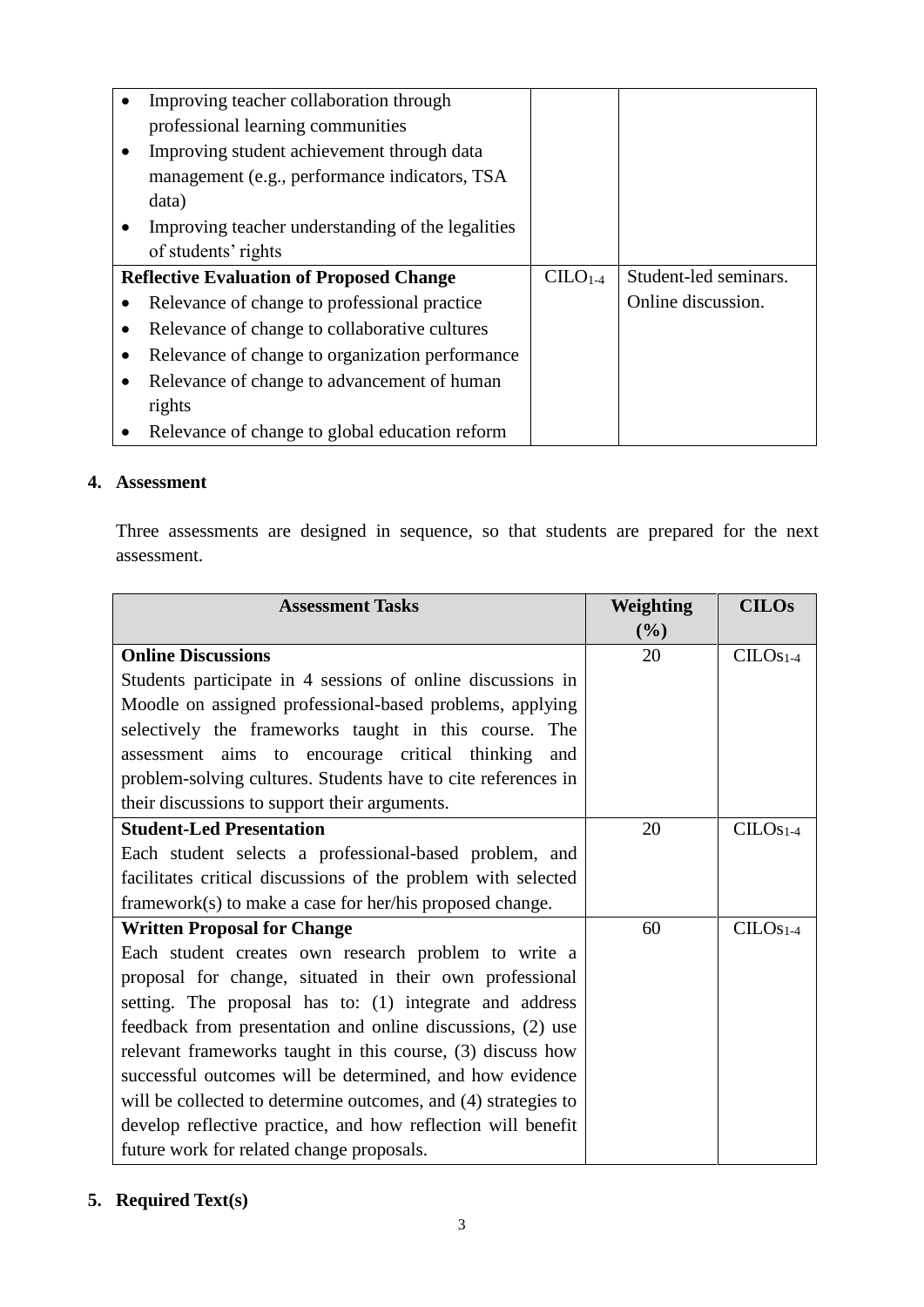*Candidates are to choose one required text out of the list of recommended texts here:*

Clarke, A., & Erickson, G. L. (Eds.). (2003). *Teacher inquiry: Living the research in everyday practice*. Psychology Press.

Hallinger, P., & Bridges, E. M. (2007). *A problem-based approach for management education: Preparing managers for action*. Springer Science & Business Media. Levin, B. B. (Ed.). (2001). *Energizing teacher education and professional development with problem-based learning*. ASCD.

### **6. Recommended Readings**

### Understanding problem-based research

Anderson, G. L., & Herr, K. (1999). The new paradigm wars: Is there room for rigorous practitioner knowledge in schools and universities?. *Educational researcher*, *28*(5), 12-40.

Cordingley, P. (2009, April). Using research and evidence as a lever for change at classroom level. In *annual conference of the American Education Research Association, San Diego, CA*.

Clausen, K. W., Aquino, A. M., & Wideman, R. (2009). Bridging the real and ideal: A comparison between learning community characteristics and a school-based case study*. Teaching and Teacher Education, 25*(3), 444-452.

Dana, N. F., & Yendol-Hoppey, D. (2008). *The reflective educator's guide to professional development: Coaching inquiry-oriented learning communities*. Corwin Press. (Chapters TBC)

Ellis, T. J., & Levy, Y. (2008). Framework of problem-based research: A guide for novice researchers on the development of a research-worthy problem. *Informing Science*, *11*.

Lange, T., & Meaney, T. (2013). Professional development facilitators: Reflecting on our practice. *Professional development in education*, 39(4), 531-549.

Lee, D. (2017). *Managing Chineseness: Identity and ethnic management in Singapore*. Palgrave Macmillan UK. (Chapter 1)

Poekert, P. (2011). The pedagogy of facilitation: Teacher inquiry as professional development in a Florida elementary school. *Professional development in education*, 37(1), 19-38.

Savin-Baden, M., & Major, C. H. (2004). *Foundations of problem-based learning*. McGraw-Hill Education (UK). (Chapters TBC)

Making multiple-frameworks relevant to practice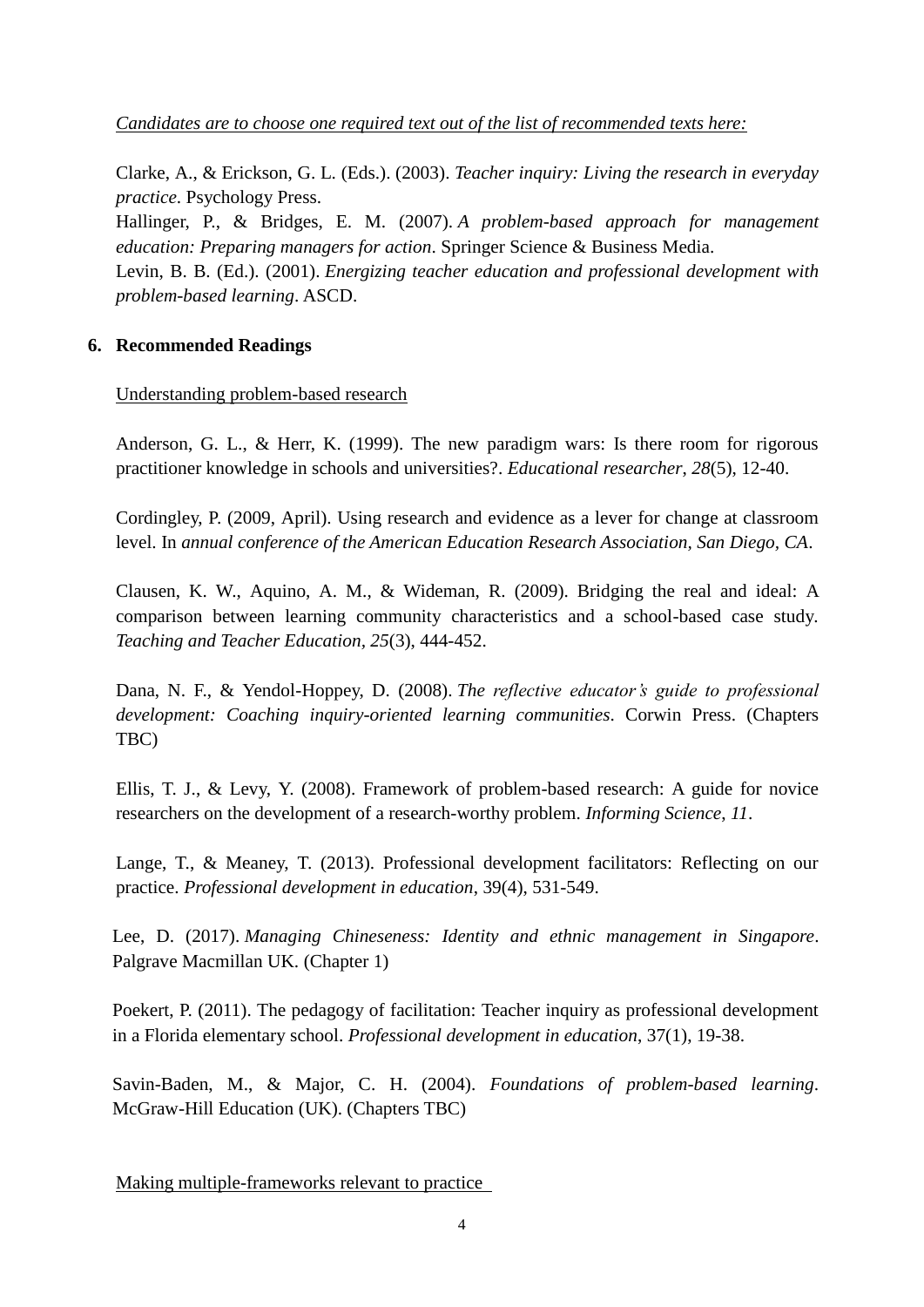Allen, J., Gregory, A., Mikami, A., Lun, J., Hamre, B., & Pianta, R. (2013). Observations of effective teacher-student interactions in secondary school classrooms: Predicting student achievement with the classroom assessment scoring system-secondary. *School Psychology Review*, 42(1), 76-98.

Cochran-Smith, M., Gleeson, A. M., & Mitchell, K. (2010). Teacher education for social justice: What's pupil learning got to do with it? *Berkeley Review of Education*, 1(1), 35-61.

Hamilton, L., Halverson, R., Jackson, S. S., Mandinach, E., Supovitz, J. A., Wayman, J. C., Pickens, C., Martin, E., & Steele, J. L. (2009). *Using student achievement data to support instructional decision making*. Scholarly Commons. University of Pennsylvania.

Ko, J., Sammons, P., & Bakkum, L. (2014). *Effective teaching*. London: Education Development Trust.

Kaur, B. (2012). Equity and social justice in teaching and teacher education. *Teaching and Teacher Education*, 28(4), 485-492.

Lee, D., & Lee, W. O. (2013). A professional learning community for the new teacher professionalism: The case of a state-led initiative in Singapore schools. *British Journal of Educational Studies*, 61(4), 435-451.

Louis, K.S, & Lee, M. (2016). Teachers' capacity for organizational learning: the effects of school culture and context. *School Effectiveness and School Improvement*, 1-23.

Marsh, J. A., Pane, J. F., & Hamilton, L. S. (2006). *Making sense of data-driven decision making in education*. Occasional Papers. RAND.

Sleegers, P., EJ Thoonen, E., J. Oort, F., & TD Peetsma, T. (2014). Changing classroom practices: the role of school-wide capacity for sustainable improvement. *Journal of educational administration*, 52(5), 617-652.

Tan, Y. S. M., & Caleon, I. S. (2016). Problem finding in Professional Learning Communities: A learning study approach. *Scandinavian Journal of Educational Research*, 60(2), 127-146.

Reflective evaluation of proposed change

Cheng, Y. C., Ko, J., & Lee, T. T. H. (2016). School autonomy, leadership and learning: a reconceptualisation. *International Journal of Educational Management*, *30*(2), 177-196.

Day, C., Sammons, P., Stobart, G., Kington, A., & Gu, Q. (2007). *Teachers matter: Connecting lives, work and effectiveness*. Maidenhead: Open University. Chap 7; Chap 11 Filipenko, M., & Naslund, J. A. (Eds.). (2015). *Problem-based learning in teacher education*. Springer. (Chapter 3)